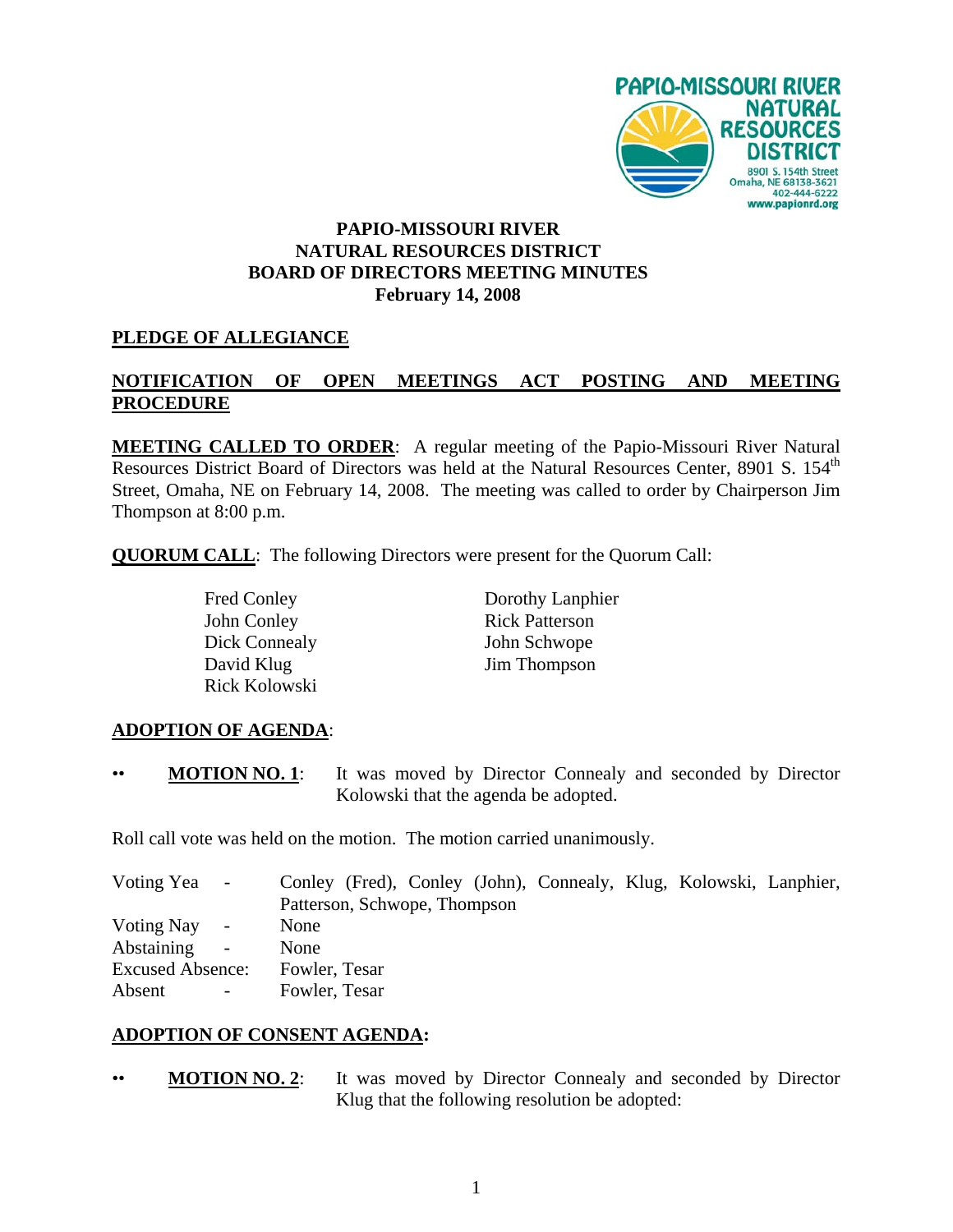BE IT RESOLVED that the following resolutions on the consent agenda are hereby adopted.

Agenda Item 3.A.:

BE IT RESOLVED that the following Director(s) have an excused absence from the February 14, 2008, Board of Directors Meeting:

> Tim Fowler Rich Tesar

Agenda Item 7 A.:

 BE IT RESOLVED that the January 10, 2008, Papio-Missouri River NRD Board meeting minutes and the January 9, 2008, Dakota County Rural Water Advisory Board meeting minutes be approved as printed.

Roll call vote was held on the motion. The motion carried unanimously.

| Voting Yea -            |                |               |                              |  | Conley (Fred), Conley (John), Connealy, Klug, Kolowski, Lanphier, |  |
|-------------------------|----------------|---------------|------------------------------|--|-------------------------------------------------------------------|--|
|                         |                |               | Patterson, Schwope, Thompson |  |                                                                   |  |
| Voting Nay              | $\sim$ $^{-1}$ | None          |                              |  |                                                                   |  |
| Abstaining              | $\sim$         | None          |                              |  |                                                                   |  |
| <b>Excused Absence:</b> |                | Fowler, Tesar |                              |  |                                                                   |  |
| Absent                  | $ \,$          | Fowler, Tesar |                              |  |                                                                   |  |

**PROOFS OF PUBLICATION OF MEETING NOTICE:** Notice of the meeting was published in the Omaha World Herald on February 7, 2008. The District's December, 2007, expenditures were published in the Blair Pilot-Tribune on February 5, 2008. The Chairperson ordered the Proofs of Publication recorded in the minutes of this meeting. (They are contained as part of the file copy of these minutes.)

### **AGENCY AND ASSOCIATION REPORTS**:

A. Natural Resources Conservation Service Report: Chuck Leinen, NRCS Civil Engineer at the Omaha NRCS office, reported on NRCS activities for the past month.

B. Nebraska Association of Resources Districts Report: Chairperson Thompson reported on the NARD Legislative Conference that was held on February 5-6, 2008 at the Embassy Suites in Lincoln. He indicated that due to weather conditions, attendance was down, but six Directors did attend all or portions of the conference. He also noted that the NARD Washington DC Trip is scheduled for March 8-12, 2008 and that Directors John Conley and Dave Klug and John Winkler and Marlin Petermann would be attending.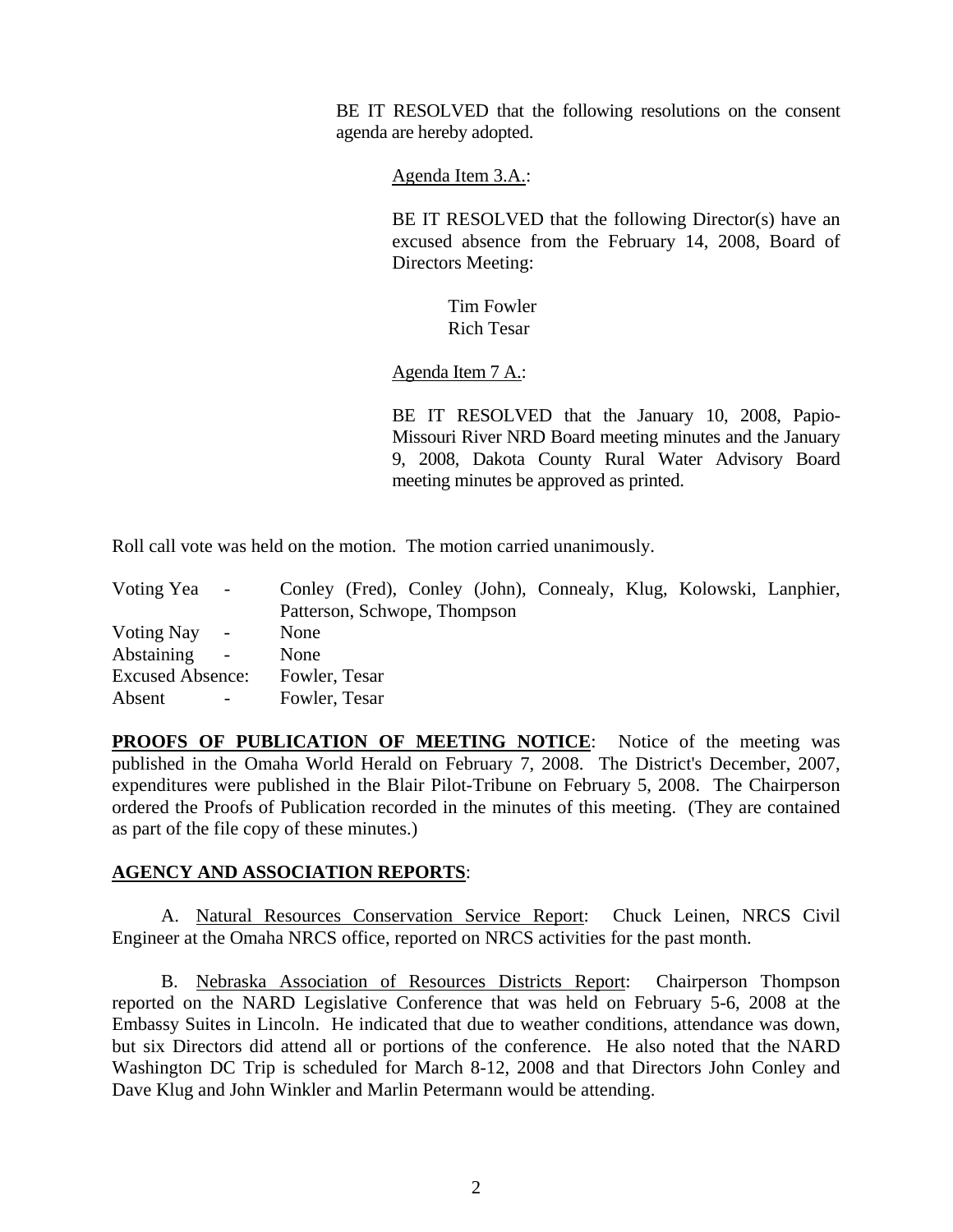C. Lower Platte River Corridor Alliance Report: Rodney Verhoeff was unable to attend the meeting. Marlin Petermann distributed the LPRCA report. He pointed out a Lincoln Journal Star article, "Hazardous pilings, piers removed from river at Camp Ashland," that ran on February 9, 2008. He also noted that the LPRCA 2008 Strategic Planning Survey that was used at the 3 NRD meeting held on January  $22<sup>nd</sup>$  was attached. He invited Directors who had not participated in the planning meeting to fill out the survey and send it to Rodney.

D. Legislative Report: Rich Lombardi reported that the 100<sup>th</sup> Legislature, Second Session, is half way through and that there are 2 weeks remaining for public hearings. Mr. Lombardi indicated that the Natural Resources Committee advanced LB 880 from Committee on February  $13<sup>th</sup>$ . There were three areas of concern and the bill was amended as follows:

- 1. No project shall include a reservoir or water quality basin having a permanent pool greater than 500 surface acres.
- 2. Any project having a permanent pool greater than 20 surface acres shall provide for public access
- 3. A district shall not acquire real property for a project if the real property is to be turned over to a nonpublic entity after such acquisition.

He stated that he felt that real progress has been made regarding LB 880 and that the bill should be on General File within the next 3 weeks. There was discussion.

### **SUBCOMMITTEE REPORTS**:

A. Programs, Projects and Operations Subcommittee: Director John Conley reported that the PPO Subcommittee met on February 12, 2008 and gave a brief recap of the meeting. He stated that Dr. Don Greer gave a mid-stage report on the Trail User's Study that was conducted in the metro area. Dr. Greer indicated that the final report would be available within the next few months.

| $\bullet\bullet$ | <b>MOTION NO. 3</b>          |  | recommendation be adopted: |  |  |  |  | It was moved by Director John Conley that the following  |
|------------------|------------------------------|--|----------------------------|--|--|--|--|----------------------------------------------------------|
|                  | <b>PPO</b> Recommendation #2 |  |                            |  |  |  |  | City of Omaha Request for Improvements to the Cunningham |

Lake Marina - Recommendation that the City of Omaha's cost share request for improvements to the Cunningham Lake Marina in the amount of \$250,000 be approved, subject to funds being included in the District's Fiscal Year 2009 Budget.

Larry Foster, City of Omaha – Parks, Recreation and Public Property, addressed the Board. He noted that this project would include 60 boat slips, 25 moorings, a dry sail storage area, access road, parking areas, walkways and a restroom facility. The project is similar to the public marina facility at N.P. Dodge Park that the District cost-shared with the City to build.

The following individuals addressed the Board:

 Tyler Mohr, 12101 Pawnee Road, Omaha, NE Paul Jeffrey, 2417 S. 105<sup>th</sup> Ave., Omaha, NE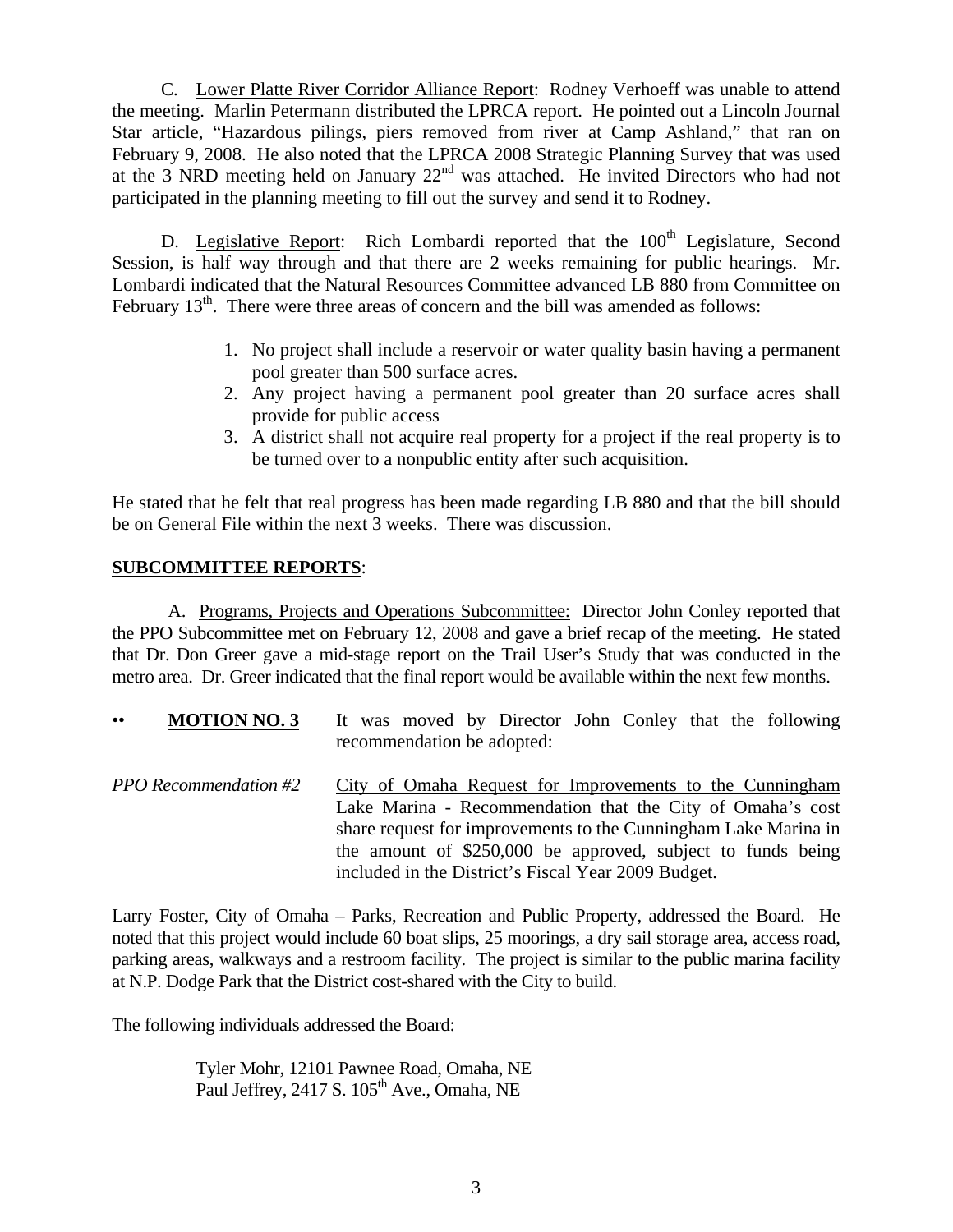Roll call vote was held on the motion. The motion carried unanimously.

| Voting Yea -            |                          |               |                              |  | Conley (Fred), Conley (John), Connealy, Klug, Kolowski, Lanphier, |  |
|-------------------------|--------------------------|---------------|------------------------------|--|-------------------------------------------------------------------|--|
|                         |                          |               | Patterson, Schwope, Thompson |  |                                                                   |  |
| Voting Nay -            |                          | None          |                              |  |                                                                   |  |
| Abstaining              | $\sim$                   | None          |                              |  |                                                                   |  |
| <b>Excused Absence:</b> |                          | Fowler, Tesar |                              |  |                                                                   |  |
| Absent                  | $\overline{\phantom{a}}$ | Fowler, Tesar |                              |  |                                                                   |  |

- **MOTION NO. 4** It was moved by Director John Conley that the following recommendation be adopted:
- *PPO Recommendation #3* Groundwater Management Plan Agreement with USGS for Trends Analysis – Recommendation that the General Manager be authorized to execute an agreement with the U.S. Geological Survey to conduct an Analysis and Assessment of Groundwater Quality and Groundwater Quantity Monitoring as proposed, in addition to the routine sampling of groundwater wells in the District, up to a maximum District expenditure of \$298,860 in Fiscal Years 2008-2011, and that Account #05-00-4485 be allowed to go over 110% of the Budgeted amount on the FY 2008 Budget.

Roll call vote was held on the motion. The motion carried unanimously.

| Voting Yea -            |          |               |                              |  | Conley (Fred), Conley (John), Connealy, Klug, Kolowski, Lanphier, |  |
|-------------------------|----------|---------------|------------------------------|--|-------------------------------------------------------------------|--|
|                         |          |               | Patterson, Schwope, Thompson |  |                                                                   |  |
| Voting Nay              | $\sim$ . | None          |                              |  |                                                                   |  |
| Abstaining              | $\sim$   | None          |                              |  |                                                                   |  |
| <b>Excused Absence:</b> |          | Fowler, Tesar |                              |  |                                                                   |  |
| Absent                  |          | Fowler, Tesar |                              |  |                                                                   |  |

- **MOTION NO. 5** It was moved by Director John Conley that the following recommendation be adopted:
- *PPO Recommendation #4* Little Papio Channel Project Bids for Removal of Former Union Pacific Railroad Bridge G-18 – Recommendation that the General Manager be authorized to execute a Contract for Former Union Pacific Railroad Bridge G-18 Removal Project with McC, L.L.C., for their total bid of \$38,556.00.

Roll call vote was held on the motion. The motion carried unanimously.

| Voting Yea              | $\sim$ |                              |  |  | Conley (Fred), Conley (John), Connealy, Klug, Kolowski, Lanphier, |  |
|-------------------------|--------|------------------------------|--|--|-------------------------------------------------------------------|--|
|                         |        | Patterson, Schwope, Thompson |  |  |                                                                   |  |
| Voting Nay              | $\sim$ | None                         |  |  |                                                                   |  |
| <b>Abstaining</b>       | $\sim$ | None                         |  |  |                                                                   |  |
| <b>Excused Absence:</b> |        | Fowler, Tesar                |  |  |                                                                   |  |
| Absent                  |        | Fowler, Tesar                |  |  |                                                                   |  |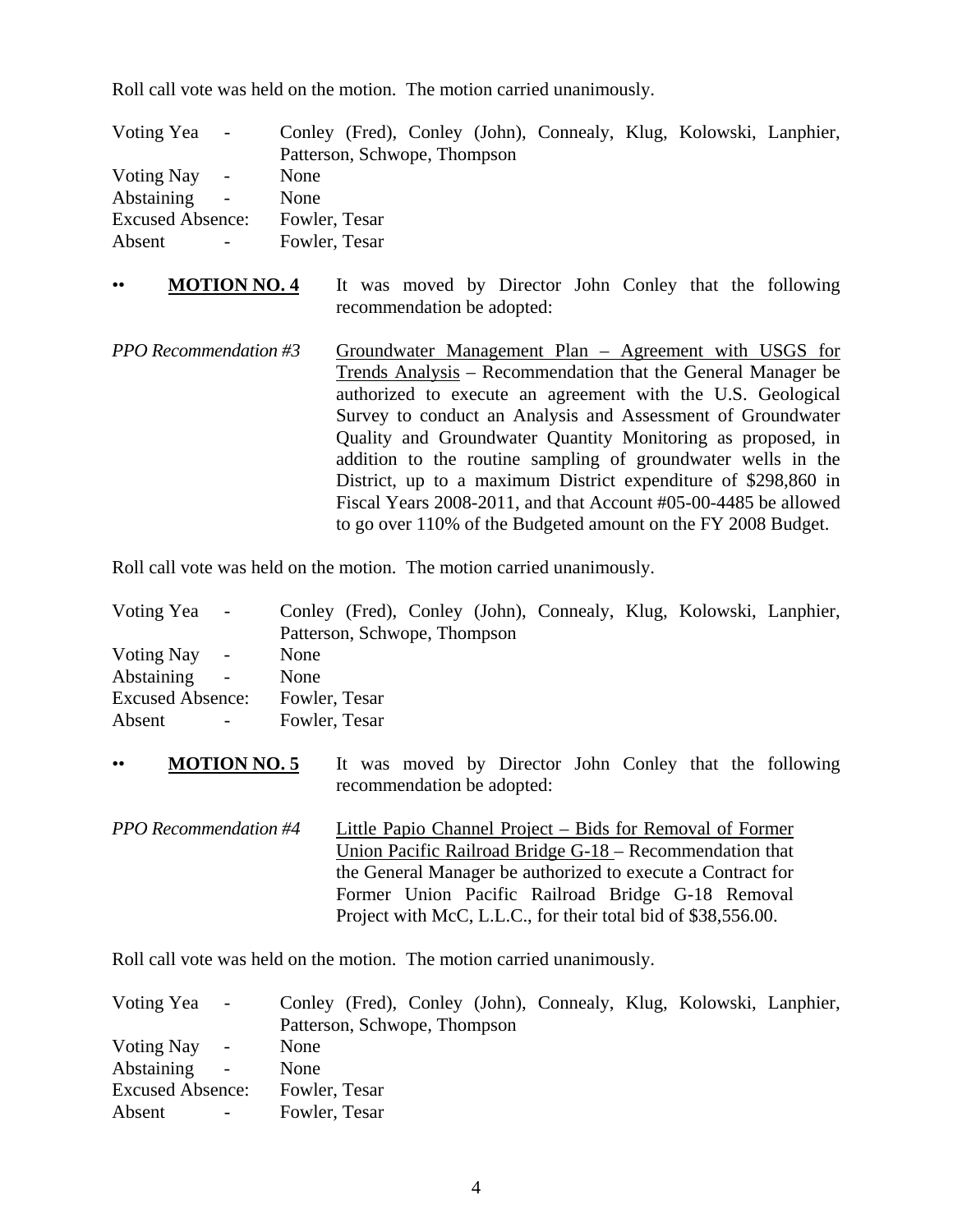#### • **MOTION NO. 6** It was moved by Director John Conley that the following recommendation be adopted:

*PPO Recommendation #5* Turtle Creek Structure #2 Rehabilitation Project – Professional Services Contract with HDR Engineering – Recommendation that the General Manager be authorized to execute the proposed Turtle Creek Watershed Structure #2 engineering services agreement with HDR Engineering with a maximum not to exceed \$55,500, subject to changes deemed necessary by the General Manager and approved to as to form by District Legal Counsel.

Roll call vote was held on the motion. The motion carried unanimously.

| Voting Yea -                | Conley (Fred), Conley (John), Connealy, Klug, Kolowski, Lanphier, |
|-----------------------------|-------------------------------------------------------------------|
|                             | Patterson, Schwope, Thompson                                      |
| Voting Nay<br>$\sim$ $\sim$ | None                                                              |
| <b>Abstaining</b><br>$\sim$ | None                                                              |
| <b>Excused Absence:</b>     | Fowler, Tesar                                                     |
| Absent<br>$\sim$            | Fowler, Tesar                                                     |
|                             |                                                                   |

- **MOTION NO. 7** It was moved by Director John Conley that the following recommendation be adopted:
- *PPO Recommendation #6* Tekamah-Mud Watershed Structure #4-1 Bank Stabilization Project Bids – Recommendation that the General Manager be authorized to execute a contract for Tekamah-Mud Watershed Structure 4-1 Bank Stabilization Project with Glup Construction for their total base bid of \$25,074.60.

Roll call vote was held on the motion. The motion carried unanimously.

| Voting Yea<br>$\sim$               |      |                              |  |  | Conley (Fred), Conley (John), Connealy, Klug, Kolowski, Lanphier, |  |
|------------------------------------|------|------------------------------|--|--|-------------------------------------------------------------------|--|
|                                    |      | Patterson, Schwope, Thompson |  |  |                                                                   |  |
| Voting Nay<br>$\sim$ .             | None |                              |  |  |                                                                   |  |
| Abstaining<br>$\sim$               | None |                              |  |  |                                                                   |  |
| <b>Excused Absence:</b>            |      | Fowler, Tesar                |  |  |                                                                   |  |
| Absent<br>$\overline{\phantom{a}}$ |      | Fowler, Tesar                |  |  |                                                                   |  |

- •• **MOTION NO. 8** It was moved by Director John Conley that the following recommendation be adopted:
- *PPO Recommendation #7* Revised Ice Jam Explosive Services Contract Recommendation that the General Manager be authorized to execute the revised proposed contract with Dykon Explosive Demolition Corporation, subject to changes deemed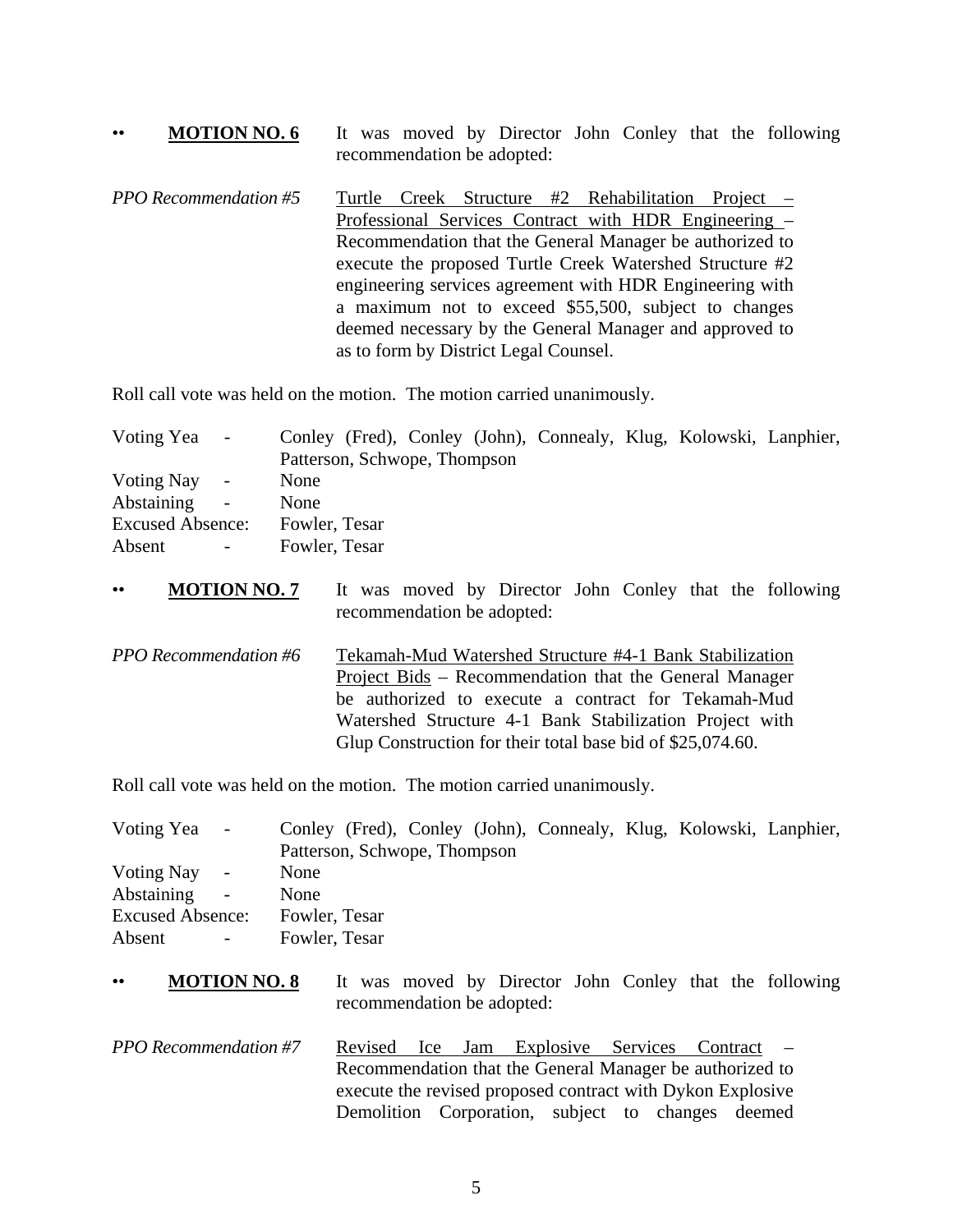necessary by the General Manager and approved as to form by District Legal Counsel.

Roll call vote was held on the motion. The motion carried unanimously.

| Voting Yea -            |                          |               |                              |  | Conley (Fred), Conley (John), Connealy, Klug, Kolowski, Lanphier, |  |
|-------------------------|--------------------------|---------------|------------------------------|--|-------------------------------------------------------------------|--|
|                         |                          |               | Patterson, Schwope, Thompson |  |                                                                   |  |
| Voting Nay              | $\sim$                   | None          |                              |  |                                                                   |  |
| Abstaining              | $\sim$                   | None          |                              |  |                                                                   |  |
| <b>Excused Absence:</b> |                          | Fowler, Tesar |                              |  |                                                                   |  |
| Absent                  | $\overline{\phantom{a}}$ | Fowler, Tesar |                              |  |                                                                   |  |

B. Finance, Expenditures and Legal Subcommittee: Director John Conley reported that the FEL Subcommittee met on February 12, 2008 and gave a brief recap of the meeting.

| <b>MOTION NO. 9</b><br>$\bullet\bullet$ | It was moved by Director John Conley that the following<br>recommendation be adopted:                                                                                                                                                                                                                                   |
|-----------------------------------------|-------------------------------------------------------------------------------------------------------------------------------------------------------------------------------------------------------------------------------------------------------------------------------------------------------------------------|
| <b>FEL Recommendation #1</b>            | Mopac Trail Project – Board of Educational Lands and Funds<br>$Esements – Recommentation that the following resolution be$<br>adopted:                                                                                                                                                                                  |
|                                         | BE IT RESOLVED by the Board of Directors of the Papio-<br>Missouri River Natural Resources District that the September 14,<br>2006, resolution of the Board of Directors, concerning the<br>acquisition of MOPAC TRAIL right-of-way from the Nebraska<br>Board of Educational Lands and Funds, as amended by resolution |

hereby, further amended as follows:

 WHEREAS, on its own motion, the Papio-Missouri River Natural Resources District (hereinafter "the DISTRICT") has proposed the MOPAC Trail Project in Sarpy County, Nebraska (hereinafter "the PROJECT"); and,

of the Board of Directors on November 8, 2007, should be, and is

 WHEREAS, the DISTRICT has identified interests in certain lands and easements that are necessary to be acquired for the PROJECT, that is, permanent trail easements over Parcels ED-A, ED-B and, ED-H and ED-I; permanent drainage easements over Parcels ED-C and ED-D; and, temporary construction easements over Parcels ED-E, ED-F and ED-G (all such interests hereinafter being referred to collectively as the PROPERTY); each such parcel being described in a respective document captioned "Description and Sketch," all marked in the DISTRICT'S files as Exhibits 1 through 89, and incorporated herein by reference, all such parcels comprising the PROPERTY presently being owned by the State of Nebraska Board of Educational Lands and Funds (hereinafter "the STATE BOARD"),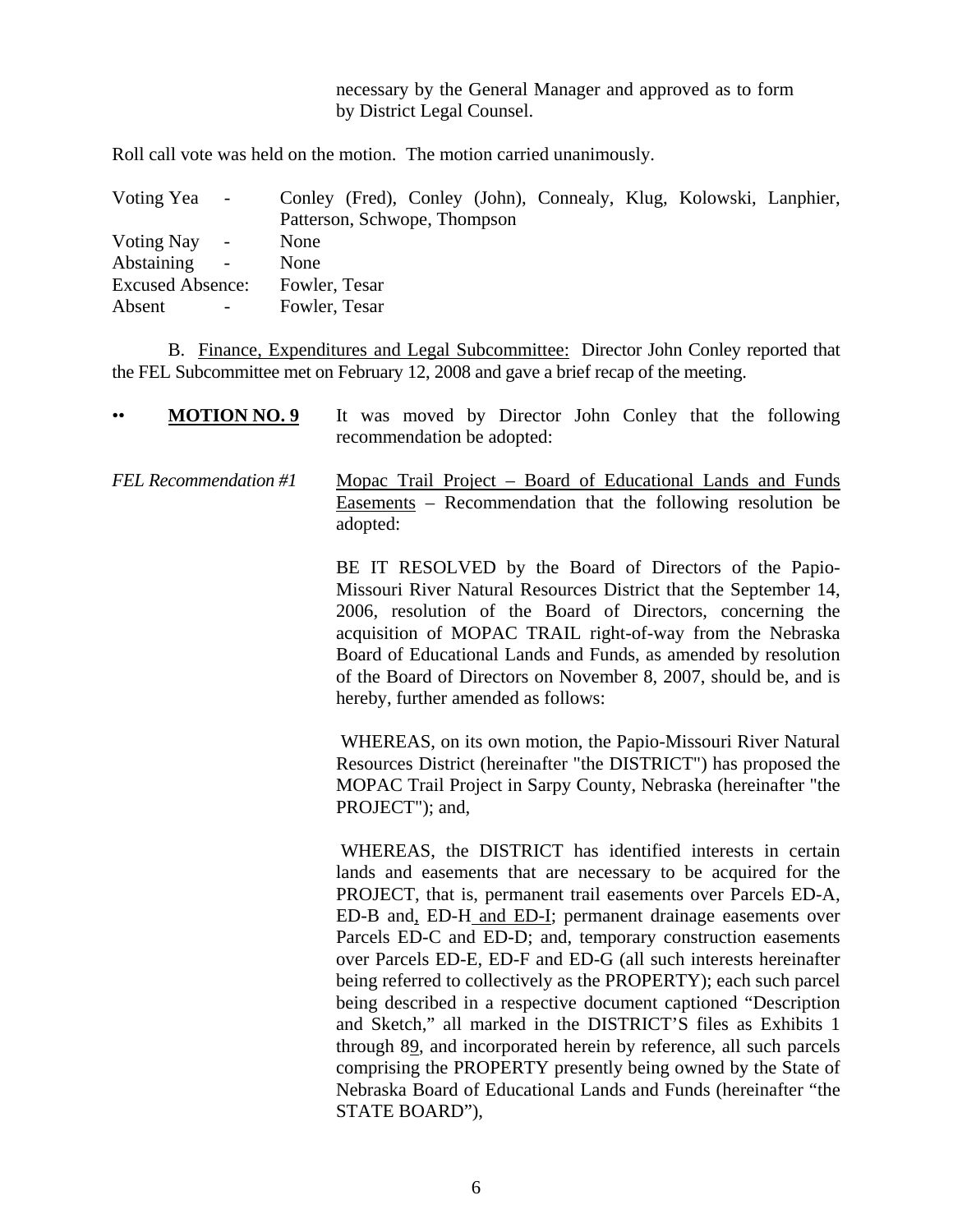NOW, THEREFORE, BE IT RESOLVED by the Board of Directors of the DISTRICT as follows, to-wit:

- A. The PROJECT will be a public recreational pedestrian and bicycle trail, extending along the south side of State Highway 32, from Highway 50 to the former MOPAC RR bridge over the Platte River, and the PROJECT is a plan, facility, work and program relating to development and management of recreational and park facilities, within the contemplation of Section 2-3229, R.R.S., 1943; and, therefore, the DISTRICT is authorized to undertake the PROJECT;
- B. The PROJECT is of a predominantly general benefit to the DISTRICT with only incidental special benefit, within the contemplation of Section 2-3252, R.R.S., 1943; and the PROJECT therefore should be carried out with any available funds of the DISTRICT,
- C. For purposes of the PROJECT it is necessary that the DISTRICT acquire the PROPERTY described above, that is, permanent trail easements over Parcels ED-A, ED-B, and ED-H and ED-I; permanent drainage easements over Parcels ED-C and ED-D; and, temporary construction easements over Parcels ED-E, ED-F and ED-G; to-wit:
- (1) In taking permanent trail easements over Parcels ED-A, ED-B, and ED-H, and ED-I, the DISTRICT acquires the following permanent rights (and reserves in the STATE BOARD and its successors and assigns, the following reserved rights) over Parcels ED-A, ED-B, ED-H and ED-I:

 Permanent trail easement: The DISTRICT hereby acquires the permanent, right, liberty and authority to enter Parcels ED-A, ED-B, and ED-H, and ED-I and therein design, construct, operate, maintain, repair, replace, regulate and use public bicycle and pedestrian trail improvements; reserving, however, in the STATE BOARD, and its successors and assigns, the reserved right to use the portions of the road(s), driveway(s) and field entrance(s) in Parcels ED-A, ED-B and ED-H, and ED-I that intersect with the public trail improvements constructed by the DISTRICT, and the reserved right to remove snow and ice from such portions of such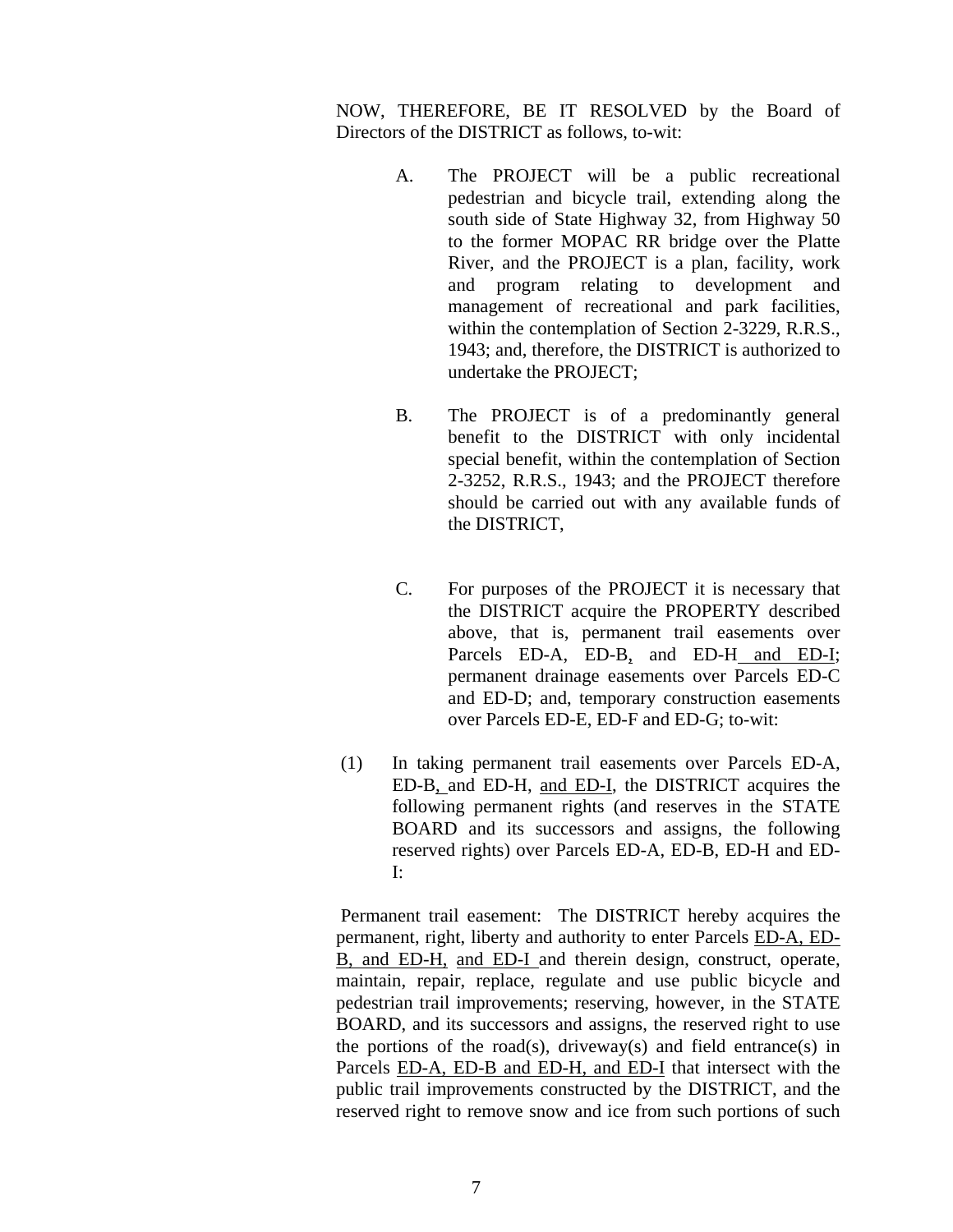roads, driveway(s) and field entrance(s), without any duty on the part of the STATE BOARD, its successors and assigns, to otherwise maintain or repair such trail improvements within such intersections; provided, however, such reserved rights do not reserve in the STATE BOARD, its successors and assigns, the right to park vehicles on such intersecting trail improvements or otherwise obstruct the public use of such intersections for trail purposes; and, provided, further, the DISTRICT shall not be deemed to have hereby acquired, for its trail users, any right-ofway over motorized vehicles using such road(s), driveway(s) or field entrance(s); and, the DISTRICT shall maintain signs, using language determined by the DISTRICT, advising its trail users that such cross-traffic is not required to stop; and,

(2) In taking the permanent easements over Parcels ED-C and ED-D the DISTRICT acquires the following permanent rights, to-wit:

 Permanent Drainage Easement: The permanent, full, and free right, liberty and authority to enter upon and use said Parcels ED-C and ED-D for purposes of construction, operation, maintenance, repair, replacement, and regulation of drainage improvements appurtenant to the Project, such drainage improvement easement rights hereby acquired including, without limitation, the construction, operation, maintenance, repair, replacement and regulation of drainage culverts and other conduits and extensions thereof, embankments, headwalls, channels, swales, erosion prevention measures and other surface water drainage improvements associated with and appurtenant to the Project; and,

(3) In taking the temporary easements over Parcels ED-E, ED-F and ED-G the DISTRICT acquires the following temporary rights, to-wit:

 Temporary Construction Easement: The temporary, full, and free right, liberty and authority to enter upon and use said Parcels ED-E, ED-F and ED-G for ingress and egress; construction materials storage; equipment maintenance, storage and maneuvering; and, any for other lawful purposes necessary, convenient or incidental to the District's construction of the Project or the aforesaid drainage improvements, during the period of such construction.

> D. The DISTRICT has retained a licensed real estate appraiser to appraise the fair market value of the PROPERTY; and, the DISTRICT, through its negotiators, has offered to the STATE BOARD an amount of money equal to the damages as appraised by such appraiser;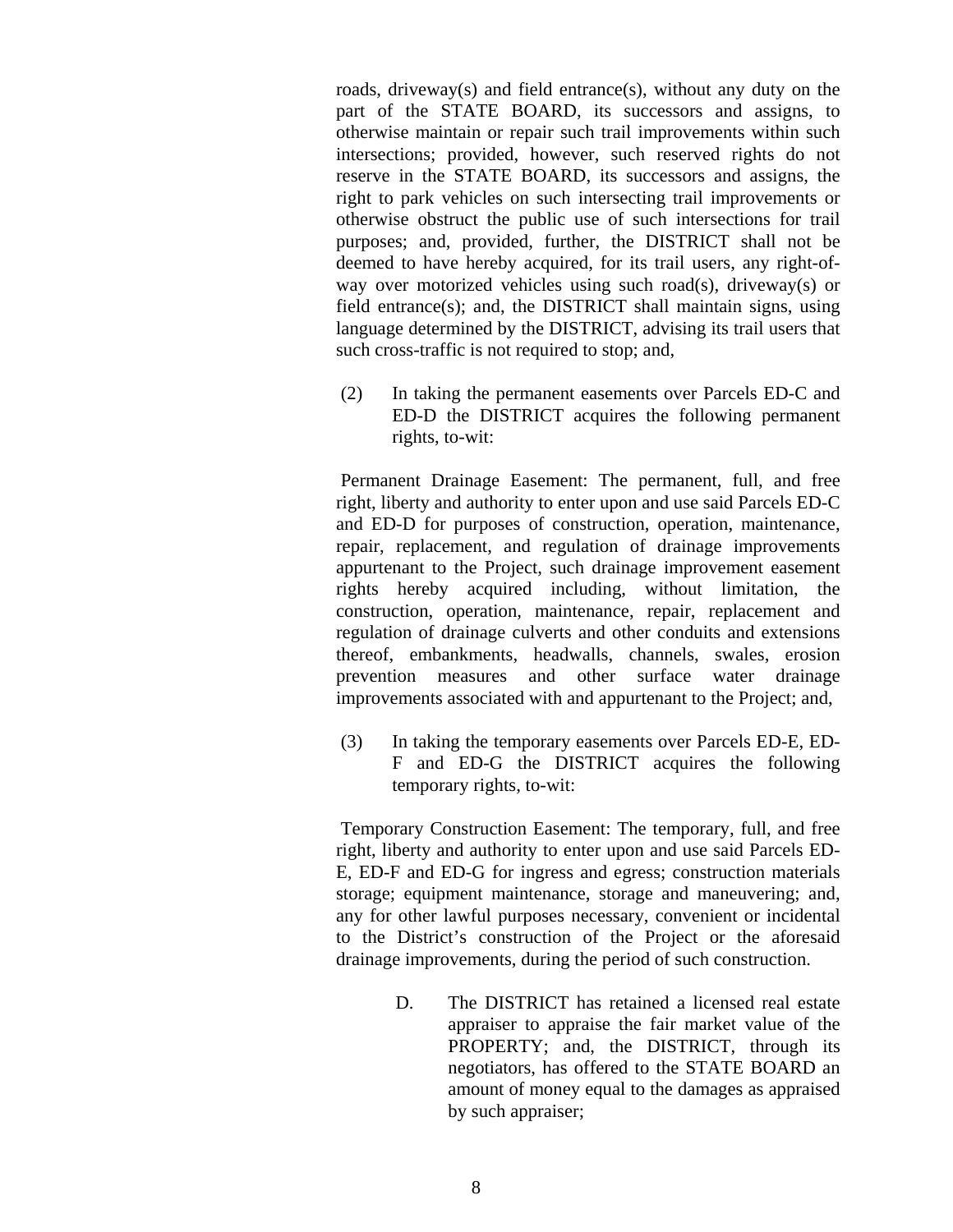- E. Economic and physical feasibility necessitate that the PROJECT be constructed on the PROPERTY; and,
- F. Approvals by other agencies are not required.

BE IT FURTHER RESOLVED THAT the DISTRICT'S legal counsel should be and is hereby authorized and directed to initiate the filing of an amended application with the STATE BOARD, on behalf of the DISTRICT, for a hearing before the Board of Appraisers for Educational Lands and Funds, to ascertain and determine the damages from the DISTRICT'S taking of the PROPERTY, pursuant to the procedures provided by Sections 72- 214, et seq., R.R.S., 2003.

BE IT FURTHER RESOLVED THAT the General Manager should be and is hereby authorized and directed to prepare and install appropriate signs directing users of the MOPAC Trail to yield the right-of-way to motorized vehicles traveling on roads intersecting the MOPAC Trail.

Roll call vote was held on the motion. The motion carried unanimously.

| Voting Yea              | $\sim$                   |                              |  |  | Conley (Fred), Conley (John), Connealy, Klug, Kolowski, Lanphier, |  |
|-------------------------|--------------------------|------------------------------|--|--|-------------------------------------------------------------------|--|
|                         |                          | Patterson, Schwope, Thompson |  |  |                                                                   |  |
| <b>Voting Nay</b>       | $\sim$ .                 | None                         |  |  |                                                                   |  |
| Abstaining              | $\sim$                   | None                         |  |  |                                                                   |  |
| <b>Excused Absence:</b> |                          | Fowler, Tesar                |  |  |                                                                   |  |
| Absent                  | $\overline{\phantom{a}}$ | Fowler, Tesar                |  |  |                                                                   |  |

### **TREASURER'S REPORT**:

• **MOTION NO. 10**: It was moved by Director John Conley and seconded by Director Kolowski that the following resolution be adopted:

> BE IT RESOLVED that the Treasurer is authorized to expend general funds to pay: (l) claims listed in the January, 2008, financial report; and, (2) any claims made prior to the next Board meeting for (a) earned salaries of District employees, (b) withholding taxes, (c) social security payments, (d) retirement program contributions, (e) utilities, (f) registration fees and expenses for upcoming meetings and conferences, (g) certified completed CAP and Special Project Area applications, (h) invoices which offer a credit or discount for payment made prior to the next Board meeting, (i) postage, and, (j) building and grounds contract expenses.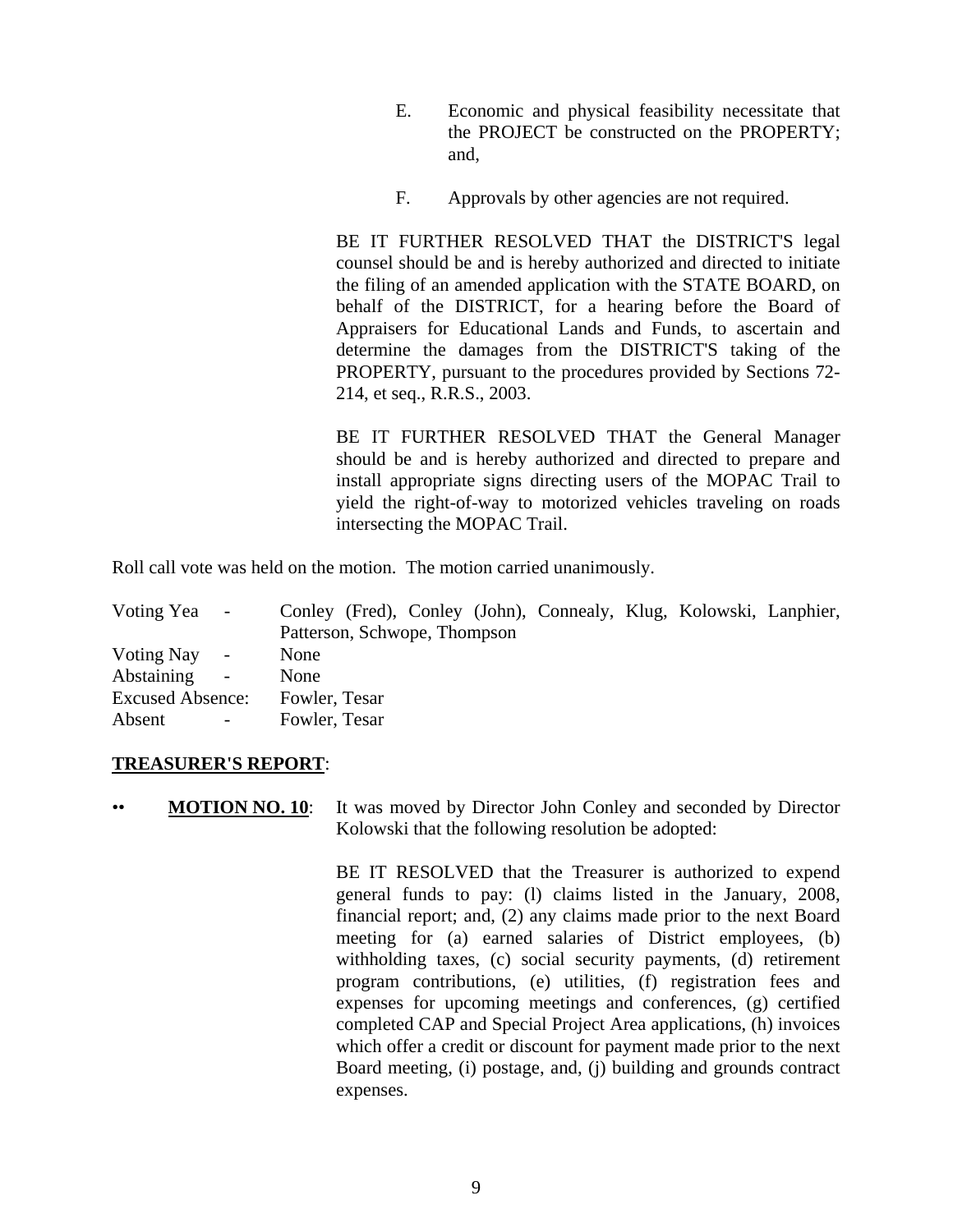BE IT FURTHER RESOLVED that the Treasurer is authorized to pay, from the respective operating accounts of the Dakota County, Thurston County and Washington County #1 and Washington County #2 rural water supply projects, the Elkhorn River Bank Stabilization Project, the Elkhorn Breakout Project, the Elk/Pigeon Creek Drainage Project, and the Western Sarpy Drainage District, the project bills listed on the January, 2008, financial report, and future claims for project utilities.

BE IT FURTHER RESOLVED that the financial reports be affixed to and made a part of the minutes.

Roll call vote was held on the motion. The motion carried unanimously.

| Voting Yea              | $\sim$                   |               |                              |  | Conley (Fred), Conley (John), Connealy, Klug, Kolowski, Lanphier, |  |
|-------------------------|--------------------------|---------------|------------------------------|--|-------------------------------------------------------------------|--|
|                         |                          |               | Patterson, Schwope, Thompson |  |                                                                   |  |
| Voting Nay              | $\sim$                   | None          |                              |  |                                                                   |  |
| Abstaining              | $\sim$                   | None          |                              |  |                                                                   |  |
| <b>Excused Absence:</b> |                          | Fowler, Tesar |                              |  |                                                                   |  |
| Absent                  | $\overline{\phantom{a}}$ | Fowler, Tesar |                              |  |                                                                   |  |

### **CHAIRPERSON'S REPORT**:

A. Special Meeting of Elected Officials – Chairperson Thompson reported that 41 elected officials had attended the Elected Officials Conference on Saturday, February 2, 2008 at the Scott Conference Center. He noted that this was an unprecedented event and felt the discussion was beneficial to all involved.

**GENERAL MANAGER'S REPORT**: GM Winkler noted that his report had been posted to the website and asked Directors to contact him if there were any questions. Marlin Petermann gave a presentation regarding flooding events on the Platte River in 1978, 1993 and 1998. He showed slides of the ice jams and news clips from Channel 6 and Channel 3 depicting the dynamiting of ice jams in 1998 were shown.

### **INFORMATIONAL ITEMS**:

 A. Future Meetings: The Chairperson reviewed the following upcoming meetings with the Directors:

| February 15, 2008        | Papillion Creek Watershed Partnership Meeting, 10:00 a.m.<br>at the NRC |
|--------------------------|-------------------------------------------------------------------------|
| February 15, 2008        | Incumbent Deadline for Filing                                           |
| <b>February 18, 2008</b> | Presidents' Day – P-MRNRD Offices Closed                                |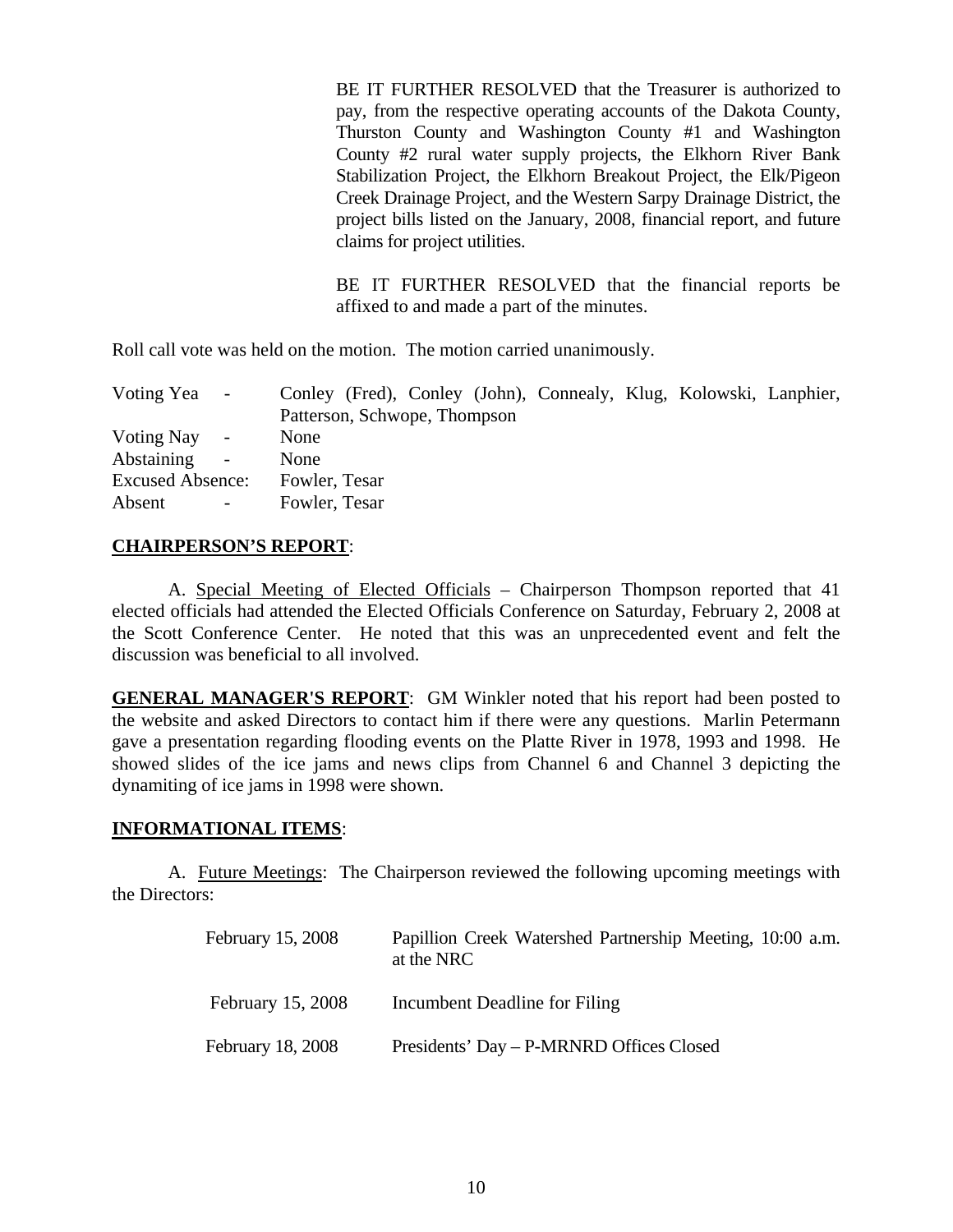| February 19, 2008 | Papillion Creek Watershed Partnership Public Forum,<br>UNO, WH Thompson Alumni Center, 6001 Dodge St.,<br>Omaha at 4:30 – 7:30 p.m.              |
|-------------------|--------------------------------------------------------------------------------------------------------------------------------------------------|
| February 19, 2008 | Louv at the Lied – Addressing the Human Connection to<br>Nature, Lied Center for Performing Arts, Lincoln, NE at 7:00<br>p.m.                    |
| February 21, 2008 | Papillion Creek Watershed Partnership Public Forum,<br>Northwest High School, 8204 Crown Point, Omaha,<br>$4:30 - 7:30$ p.m.                     |
| February 25, 2008 | Papillion Creek Watershed Partnership Public Forum,<br>Papillion LaVista South High School, 10799 Hwy 370<br>$4:30 - 7:30$ p.m.                  |
| February 27, 2008 | Papillion Creek Watershed Partnership Public Forum,<br>Millard West High School, 5710 S. 176 <sup>th</sup> Ave., Omaha, NE<br>$4:30 - 7:30$ p.m. |
| February 28, 2008 | Papillion Creek Watershed Partnership Public Forum,<br>Bellevue Lied Activity Center, 2700 Arboretum Dr.,<br>Bellevue, NE, at $4:30 - 7:30$ p.m. |
| March 1, 2008 -   | Non-Incumbent Deadline for Filing                                                                                                                |
| March 4, 2008     | Papillion Creek Watershed Partnership Public Forum,<br>Concordia High School, 15656 Fort St., Omaha<br>$4:30 - 7:30$ p.m.                        |
| March 6, 2008     | Papillion Creek Watershed Partnership Public Forum,<br>Dana College, 2848 College Dr., Blair, NE<br>$4:30 - 7:30$ p.m.                           |
| March 6, 2008     | <b>P-MRNRD Subcommittee Meetings</b>                                                                                                             |
| March 8-12, 2008  | <b>NARD Washington DC Trip</b>                                                                                                                   |
| March 13, 2008    | <b>P-MRNRD Board Meeting</b>                                                                                                                     |
| April 8, 2008     | <b>P-MRNRD Subcommittee Meetings</b>                                                                                                             |
| April 10, 2008    | <b>P-MRNRD Board Meeting</b>                                                                                                                     |

B. Next Meeting: The next regularly scheduled meeting of the P-MRNRD Board of Directors will be held on March 13, 2008 at the NRC.